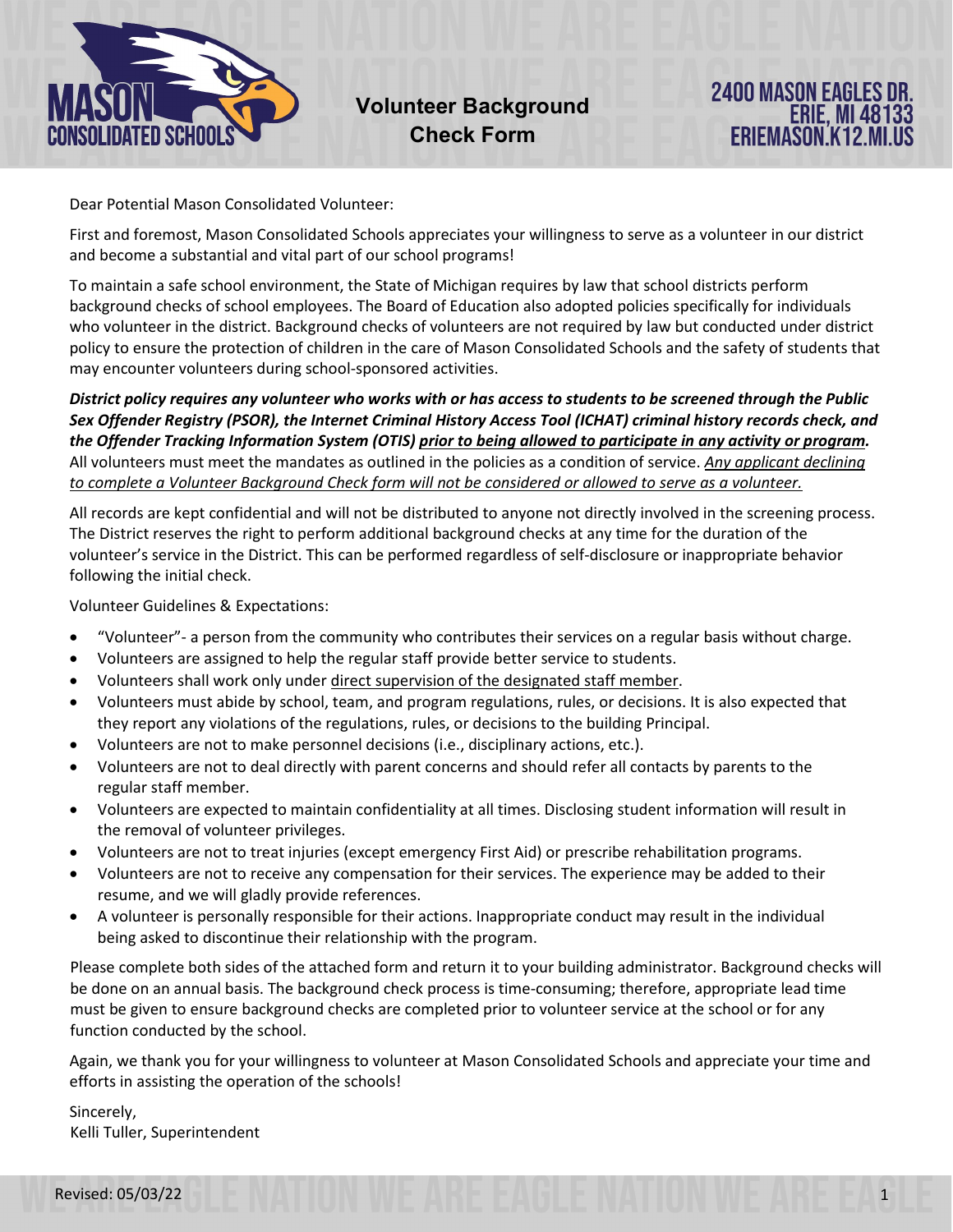

## **Volunteer Background Check Form**



School Year:

Please complete both sides of this form and return the completed form, along with a copy of your driver's license, to the respective building office at Mason Consolidated School District. Questions or concerns should be directed to the Superintendent/Business Office at 734-848-9301.

To ensure the protection of children in the care of Mason Consolidated School District, school policy requires any volunteer who works with or has access to students to be screened through the Internet sites for the Sex Offenders Registry (SOR) list, the Internet Criminal History Access Tool (ICHAT) criminal history records check and the Offender Tracking Information System (OTIS) prior to being allowed to participate in any activity or program. The background check is a name check only and is based on individual identifiers. *Any applicant declining to complete a "Volunteer Background Check" acknowledgment form will not be considered or allowed to serve as a volunteer.*

## **\*ALL ANSWERS MUST MATCH YOUR DRIVER'S LICENSE\***

|                                                                                           | <b>Full LEGAL Name:</b>                                 |              |         |                                                                                                                                                                                                                                                                                                                                                                                      | Date:                                               |   |            |                                  |     |  |  |
|-------------------------------------------------------------------------------------------|---------------------------------------------------------|--------------|---------|--------------------------------------------------------------------------------------------------------------------------------------------------------------------------------------------------------------------------------------------------------------------------------------------------------------------------------------------------------------------------------------|-----------------------------------------------------|---|------------|----------------------------------|-----|--|--|
|                                                                                           |                                                         |              |         | (first, middle, and last)                                                                                                                                                                                                                                                                                                                                                            |                                                     |   |            |                                  |     |  |  |
|                                                                                           | <b>ANY Previous Names:</b>                              |              |         |                                                                                                                                                                                                                                                                                                                                                                                      |                                                     |   |            |                                  |     |  |  |
|                                                                                           |                                                         |              |         |                                                                                                                                                                                                                                                                                                                                                                                      | (FULL name; if more than one, separate with commas) |   |            |                                  |     |  |  |
| DOB:                                                                                      |                                                         |              | Gender: | Phone:                                                                                                                                                                                                                                                                                                                                                                               |                                                     |   |            |                                  |     |  |  |
|                                                                                           |                                                         | (mm/dd/yyyy) |         |                                                                                                                                                                                                                                                                                                                                                                                      |                                                     |   |            |                                  |     |  |  |
| Race:                                                                                     | $\Box$ White                                            | $\Box$ Black |         | $\Box$ American Indian or Alaskan Native                                                                                                                                                                                                                                                                                                                                             | $\Box$ Asian or Pacific Islander                    |   |            | □ Unknown/Other                  |     |  |  |
|                                                                                           | I am requesting to volunteer in the following area(s):  |              |         |                                                                                                                                                                                                                                                                                                                                                                                      |                                                     |   |            |                                  |     |  |  |
|                                                                                           | $\Box$ Chaperone (list the field trip(s), activities):  |              |         |                                                                                                                                                                                                                                                                                                                                                                                      |                                                     |   |            |                                  |     |  |  |
|                                                                                           | $\Box$ Classroom (list teacher name):                   |              |         |                                                                                                                                                                                                                                                                                                                                                                                      |                                                     |   |            |                                  |     |  |  |
|                                                                                           | $\Box$ Coach* (list sport & grade level):               |              |         |                                                                                                                                                                                                                                                                                                                                                                                      |                                                     |   |            |                                  |     |  |  |
|                                                                                           |                                                         |              |         | *Head volunteer coaching positions require a fingerprint-based State of Michigan/FBI background check.                                                                                                                                                                                                                                                                               |                                                     |   |            |                                  |     |  |  |
|                                                                                           |                                                         |              |         | Please answer the following questions. If you answer Yes to any of the questions, provide specific details on the reverse side of this form<br>(i.e., date and offense/conviction that occurred, details of the conviction, date, and status of investigation that is ongoing, etc.).                                                                                                |                                                     |   |            |                                  |     |  |  |
|                                                                                           |                                                         |              |         | Have you ever pled guilty or been convicted of a felony in a state or federal court?                                                                                                                                                                                                                                                                                                 |                                                     | П | Yes        | ΙI                               | No. |  |  |
| Have you ever pled guilty or been convicted of a misdemeanor in a state or federal court? |                                                         |              |         |                                                                                                                                                                                                                                                                                                                                                                                      |                                                     | П | <b>Yes</b> | П                                | No. |  |  |
|                                                                                           |                                                         |              |         | Are you the subject of a current criminal investigation or have pending charges against you?                                                                                                                                                                                                                                                                                         |                                                     | П | Yes        | $\mathsf{L}$                     | No  |  |  |
|                                                                                           | information, is grounds for immediate volunteer denial. |              |         | Mason Consolidated Schools reserves the right to 'approve' or 'deny' any volunteer service upon review of the background<br>check returned through ICHAT/SOR/OTIS. The determination will be based upon the individual's fitness to have responsibility for<br>the safety and well-being of children. Providing false information, or information contradicting the background check |                                                     |   |            |                                  |     |  |  |
|                                                                                           | name-based background check through ICHAT/SOR/OTIS.     |              |         | By affixing your signature to this form, you acknowledge your statements are to be true and give full consent to complete a                                                                                                                                                                                                                                                          |                                                     |   |            |                                  |     |  |  |
| Signature:                                                                                |                                                         | Date:        |         |                                                                                                                                                                                                                                                                                                                                                                                      |                                                     |   |            | <b>Building Admin. Initials:</b> |     |  |  |
|                                                                                           |                                                         |              |         | SUPERINTENDENT OFFICE USE ONLY                                                                                                                                                                                                                                                                                                                                                       |                                                     |   |            |                                  |     |  |  |
|                                                                                           | Date of Review:<br>Initials:<br>Approved<br>Denied      |              |         |                                                                                                                                                                                                                                                                                                                                                                                      |                                                     |   |            |                                  |     |  |  |